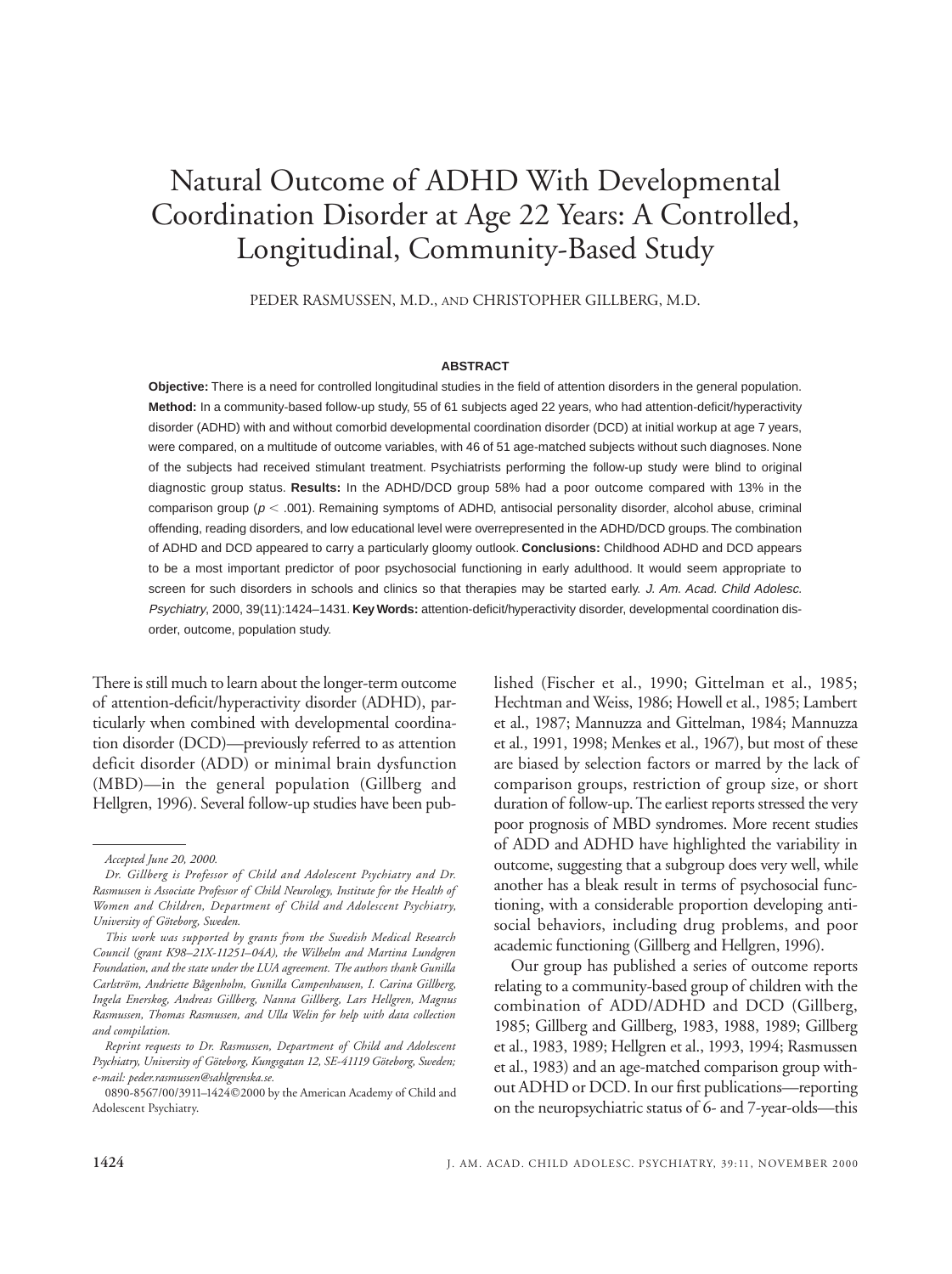combination of problems was referred to as MBD. In the publications reporting on the status of these children at ages 10, 13, and 16 years the diagnostic term used was DAMP (deficits in attention, motor control, and perception).

This report deals with the neuropsychiatric outcome of index and comparison cases in the original cohort 15 years after initial workup, viz. at age 22 years. It is the first in-depth, community-based, controlled study of unmedicated children with ADHD (and DCD) to cover the whole span from the early school years through preadolescence and the teenage period into early adulthood.

#### **METHOD**

#### **Ethics**

The study was approved by the Medical Ethical Committee at the University of Göteborg.

#### **Subjects**

One hundred one individuals (62 males, 39 females) were included in the present study. Of these, 55 (42 males, 13 females) were index cases, 39 of whom had ADHD with DCD (13 were considered severe cases and 26 moderate; this combination of problems has been referred to as DAMP in previous publications), 11 had ADHD only, and 5 had DCD only. Forty-six individuals (20 males, 26 females) were comparison cases. The original index and comparison groups comprised 61 and 51 individuals, respectively (see below). This means that 90% of the original index group and 90% of the original comparison group participated in the follow-up study. The reasons for dropping out were moving abroad (*n* = 2) or personal refusal/nonresponse to several reminders to take part in the follow-up study  $(n = 9)$ .

At the time of neuropsychiatric examination, the mean (SD) age and age range of the 101 individuals were 21.9 (0.4) and 21 to 23 years, respectively. There were no differences across groups with regard to age at examination.

#### Brief Outline of Previous Studies

In 1977, all 5,114 six-year-olds living in Gothenburg, Sweden, were screened for the occurrence of attentional, motor control, perceptual, intelligence, and behavioral deficits. Of these, 33 (0.6%) were already known to suffer from one or more of mental retardation, deafness, and cerebral palsy. An additional 284 children were not attending public preschools and so were unavailable for detailed screening. The screening was performed using a 34-item preschool teacher questionnaire (PSQ)—with good to excellent psychometric properties (Gillberg et al., 1982)—covering the areas outlined. Of the 4,797 sixyear-olds who were in public preschools, 3,448 (72%) had a PSQ completed. Dropout was mostly related to teachers' refusal to participate and involved the attrition of whole groups or schools rather than individual children. On the basis of dropout analyses, it was concluded that the group who had a PSQ completed was representative of the general population of Gothenburg 6-year-olds. After factor analysis of the results obtained on the PSQ, 340 of the 3,448 children were identified as "MBD/DAMP-suspected" cases. A random group of 100 children from the PSQ sample was also identified. Eight of

these were found in the MBD/DAMP-suspected group, leaving 92 possible non–MBD/DAMP-suspected comparison cases.

After random sampling and some modest attrition (Gillberg et al., 1982), there remained 82 MBD/DAMP-suspected cases and 59 comparison cases, all of whom were subjected to comprehensive diagnostic examinations: (1) neuropsychiatric (by 2 child and adolescent psychiatrists examining the children independently and interviewing at least one parent at home visits); (2) neurodevelopmental (by a child physiotherapist); (3) neurological (by a child neurologist); and (4) neuropsychological (by a child psychologist). As a result of this process, several "PSQ-positive" children (*n* = 29) were deemed not to have problems compatible with the diagnosis of ADHD or DCD. Conversely, some "PSQ-negative" children (*n* = 8) did have problems qualifying for one or both of these diagnoses. In the end, a total of 112 children were left for follow-up studies: 42 with the combination of ADHD and DCD (referred to as DAMP), 12 with ADHD only, 7 with DCD only, and 51 comparison cases without ADHD or DCD (or other neurodevelopmental diagnoses). All of these, except those who moved abroad after the initial diagnostic study, have been approached in the various follow-up projects, including the one reported on here.

The child neurologist assigned the diagnoses of ADHD, mental retardation, or other neurological syndromes based on the information obtained at all the various assessments, but without knowledge of the psychiatric diagnoses made as above. The diagnosis of DCD was made on the basis of his own examination and that of the physiotherapist (Rasmussen et al., 1983).

The child and adolescent psychiatrists made best-estimate operationalized clinical psychiatric diagnoses on the basis of all information available to them after the home visit. ADHD and DCD were not considered psychiatric diagnoses but rather to be syndrome labels for specific neurodevelopmental problems. The child and adolescent psychiatrists did not consult with the other examiners in this process (Gillberg, 1983).

The child neuropsychologist, who performed an IQ-test (WISC-R) and the Southern California Sensory Integration Tests (SCSIT) (Ayres, 1972), did not make clinical diagnoses.

## Original Diagnoses and Their Corresponding DSM-IV Labels

The criteria used in the original study as well as those applied in the subsequent follow-up studies are detailed here. The original diagnoses of ADD and motor perception dysfunction (MPD) have been checked against the *DSM-IV* categories of ADHD and DCD as described in the following sections.

*ADHD/ADD.* In the original diagnostic study, ADD was diagnosed in children who did not have mental retardation or cerebral palsy and who showed "severe signs of attention deficit in at least two of the four examination settings" (Gillberg, 1983). The children all met the *DSM-III* criteria for ADD.

The research records were again scrutinized in connection with this new study with a view to rediagnosing all cases in accordance with the criteria of the *DSM-IV* (American Psychiatric Association, 1994). All the ADHD symptoms listed in the *DSM-IV* had been specifically covered in the parent interview in connection with the original diagnostic study. An ADHD *DSM-IV* checklist was used by a researcher blind to original diagnostic group status, and all index and comparison cases were rediagnosed. A total of 85% of the children in whom ADD was diagnosed in the original study (46/54, 42 of whom had ADD with DCD and 12 of whom had ADD only) were shown to meet criteria for *DSM-IV* ADHD. These are absolute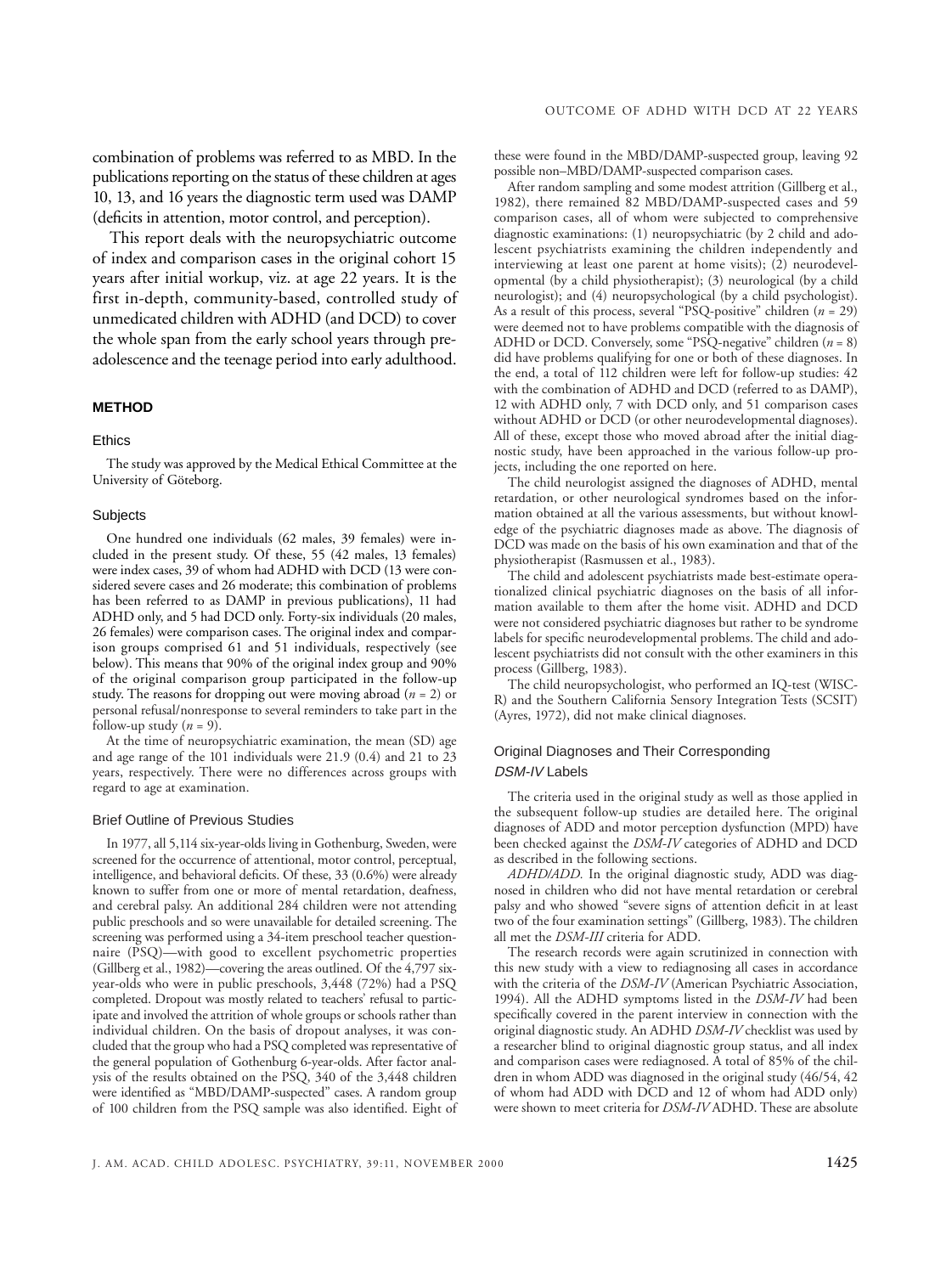minimum rates given that in the original diagnostic study the specific symptoms listed in the *DSM-IV,* although covered in the interviews, were not probed into in great detail as would have been done had the study been performed today. One (2%) of the 51 children in the non-ADD/non-DCD comparison group met criteria for *DSM-IV* ADHD, predominantly inattentive type.

*DCD/MPD.* In the diagnostic study, MPD was diagnosed in children who did not have mental retardation or cerebral palsy and who had "severe motor control problems according to the neurologist/ physiotherapist or who had severe perceptual problems according to testing with the SCSIT" (Gillberg et al., 1982). All cases meeting criteria for MPD also fulfilled the diagnostic requirements for *DSM-IV* DCD.

*Severe and Moderate ADHD With DCD.* Children meeting criteria for both ADD and MPD were referred to as having MBD in the first published study and as having DAMP in later publications. They were subdivided into severe and moderate cases. Children who had ADD *and* gross motor dysfunction *and* fine motor dysfunction *and* perceptual dysfunction *and* speech and language problems were categorized as having "severe DAMP." Those who met criteria for both ADD and MPD but did not fulfill the requirements for severe cases were categorized as having "moderate DAMP."

Of the children with severe DAMP participating in the follow-up (*n* = 13), all met criteria for ADHD. Seven of these were cases of combined inattentive and hyperactive-impulsive ADHD, and the remaining 6 were mainly inattentive. Of the children with moderate DAMP participating in the follow-up, 65% met *DSM-IV* criteria for ADHD (17/26). Only 3 of these (11% of all those with moderate DAMP) met criteria for combined ADHD. The remaining 14 (54% of all those with moderate DAMP) had the mainly inattentive subtype of ADHD.

*Psychiatric Disorders.* In the diagnostic study, psychiatric diagnoses (depression, conduct disorder, autistic features/psychotic behavior, anxiety disorder, psychosomatic disorder, or no major psychiatric disorder) were made by the child and adolescent psychiatrists, independently of the neurologist's diagnoses of ADD and MPD, according to operationalized criteria (Gillberg, 1983). Depression, conduct disorder, and anxiety disorder correspond to the same-named concepts of the *DSM-IV,* autistic features/psychotic behavior to pervasive developmental disorder not otherwise specified (PDD NOS), or Asperger's disorder, and psychosomatic disorder to somatoform disorder. Of the collapsed index groups, 51% had a diagnosis of at least one psychiatric disorder. Of these, depression accounted for 35%, PDD NOS and Asperger's disorder 16% and 10%, respectively, anxiety disorders 19%, conduct disorder 13%, somatoform disorder 3%, and other disorder 3%.

*Mental Retardation.* Mental retardation was diagnosed in children with a tested IQ of less than 73 and a clinical impression and impairment level consistent with mental retardation. By definition, no one in the ADHD, DCD, or comparison groups had mental retardation.

*Comparison Group.* The comparison (COMP) group did not have ADHD, DCD, mental retardation, or another neurodevelopmental disorder, but they were not necessarily free of psychiatric disorder. In fact, 10% of the original cohort of 51 individuals included in the COMP group were given a diagnosis of psychiatric disorder by the child and adolescent psychiatrists.

#### Methods Used in Follow-up Study at Age 22 Years

All 101 individuals included in the follow-up study (Table 1) were subjected to the same kind of assessment, which comprised neuropsychiatric assessment, a brief neurodevelopmental examination, and a reading test.

| с<br>œ |
|--------|
|--------|

| Total Number of Subjects, Number of Subjects With Poor |
|--------------------------------------------------------|
| Outcome, and Number of Poor Outcome Criteria           |
| According to Original Diagnostic Group Status          |

|                        |                  |                  | <b>Subjects With Poor Outcome</b> |                                 |               |                |                 |  |
|------------------------|------------------|------------------|-----------------------------------|---------------------------------|---------------|----------------|-----------------|--|
|                        | All<br>Subjects: |                  |                                   | No. of Poor<br>Outcome Criteria |               |                |                 |  |
| Diagnostic Groups      | $\boldsymbol{n}$ | $\boldsymbol{n}$ | $\%$                              | 1                               | 2             | 3              | 4               |  |
| $ADHD+DCD$             |                  |                  |                                   |                                 |               |                |                 |  |
| Severe                 | 13               | 9                | 69 <sup>c</sup>                   | 2                               | 4             | 1              | $\mathcal{D}^d$ |  |
| Moderate               | 26               | 14               | 54 <sup>c</sup>                   | 8                               | 5             | 1              | 0               |  |
| All cases              | 39               | 23               | 59 <sup>c</sup>                   | 10                              | 9             | $\overline{c}$ | $\mathfrak{D}$  |  |
| ADHD only              | 11               | 5                | 45 <sup>a</sup>                   | 1                               | 3             |                | 0               |  |
| DCD only               | 5                | 4                | 80 <sup>b</sup>                   | 1                               | 3             | 0              | 0               |  |
| Index groups collapsed | 55               | 32               | 58 <sup>c</sup>                   | 12                              | 15            | 3              | $\mathfrak{D}$  |  |
|                        | 46               | 6                | 13                                | 4                               | $\mathcal{D}$ | 0              | 0               |  |

*Note:* For definition of "poor outcome" and "poor outcome criteria" (range 1–6, no subject met more than 4 criteria), see text. ADHD = attention-deficit/hyperactivity disorder; DCD = develop-

 $\alpha^a p < .05; \,^b p < .01; \,^c p < .001$  index groups versus COMP group ( $χ²$  test with Yates correction);  $d$  *p* = .05 severe ADHD+DCD versus COMP (Mann-Whitney test).

*Neuropsychiatric Assessment.* Versions I and II of the Structured Clinical Interview for *DSM-III-R* were used in the psychiatric interview of probands and comparison subjects (Spitzer et al., 1988, 1989, 1992; Williams et al., 1992). Three child and adolescent psychiatrists were involved in these interviews, which were performed blind to original study diagnostic group status of the individuals (who were themselves unaware of the diagnoses assigned). The versions yielding *DSM-III-R* algorithm diagnoses (American Psychiatric Association, 1987) were used. In addition, a modified version of the Asperger Syndrome Diagnostic Interview (ASDI) (Ehlers and Gillberg, 1993; Gillberg, 1991; Gillberg et al., in press) and the Current ADHD Symptoms Interview (CASI) were used (ASDI and CASI available from the authors on request).

The first part of the ASDI (which has good to excellent psychometric properties), concerned with (1) impairment in reciprocal social interaction, (2) all-absorbing narrow interests, and (3) imposition of routines and interests, was used as an interview checklist. In connection with the interview the psychiatrist made observations according to the remaining items of the ASDI concerned with (4) verbal communication problems, (5) nonverbal communication problems, and (6) motor clumsiness. Each of the 20 symptoms covered was scored as 0, 1, or 2, with 2 indicating an obvious problem. A total score was calculated for each of the 2 parts. The score pertaining to the psychiatrist's observations was considered more reliable in assessing whether the individual had problems within the autism spectrum or not. A score of 14 or more for the whole of the ASDI with at least a score of 8 on the observation part (maximum possible total score 40; 20 for each of the 2 parts) was regarded as strongly indicative of a symptom complex within the autism spectrum.

The CASI comprises 7 items relating to symptoms of hyperactivityimpulsivity (scored 0, 1, 2, with 2 indicating an obvious problem) and 13 items relating to symptoms of inattention (also scored 0, 1, 2). Possible hyperactivity-impulsivity scores ranged from 0 to 14, and 10 or more was regarded as indicative of severe hyperactivity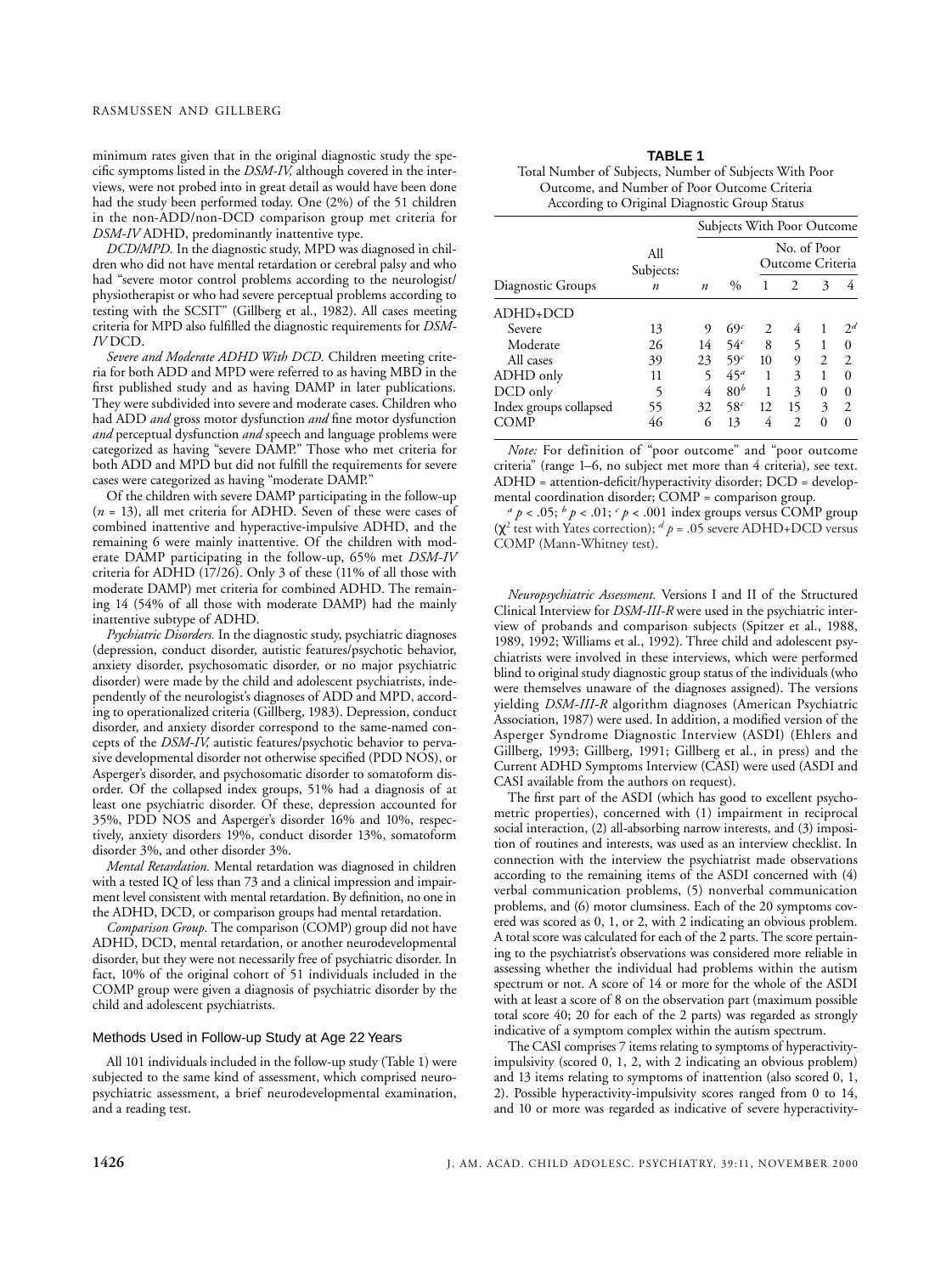impulsivity. Possible inattention scores ranged from 0 to 26, and 10 or more was regarded as indicative of severe inattention.

*Reading Tests.* Several standardized reading and writing tests were applied by an experienced special teacher. All of these were Swedish tests, not available in other languages (available on request from the authors). For the purpose of the present study (1) reading speed corresponding to reading quotients of 85 or less, (2) reading accuracy corresponding to quotients of 85 or less, and (3) inability to read or write were used as indicators of reading/writing disorder.

In addition, several other instruments were used, but they are not reviewed here because no data directly related to their use will be presented.

*Poor Outcome.* Poor outcome was defined as one or more of (1) permanent sick pension; (2) conviction for criminal offense; (3) a *DSM-III-R* diagnosis of alcohol or substance abuse disorder; (4) a diagnosis of any other *DSM-III-R* psychiatric disorder—except depressive disorder, which tended to be common in the comparison group as well as in the index group—leading to marked impairment in global functioning; (5) at least 1 *DSM-III-R* personality disorder diagnosis or 2 *DSM-III-R* "subthreshold" personality disorder diagnoses; and (6) a diagnosis of an autism spectrum disorder**.**

*Statistical Methods.* Chi-square tests with the Yates correction were used whenever appropriate.

## **RESULTS**

#### Poor Outcome

A poor outcome was seen in 58% of index and 13% of COMP cases ( $p < .001$ ) (Table 1). The severely affected ADHD with DCD group and the small group with DCD only had the worst prognosis, with 69% and 80%, respectively, being categorized as having poor outcomes. The moderately affected ADHD with DCD group had a poor outcome in 54% of cases and the ADHD-only group in 45%. All of the index groups differed significantly ( $p < .05$  or less) from the COMP group with respect to poor outcome.

There was a nonsignificant tendency for boys in the collapsed index groups to have a worse outcome than girls, with 64% of males and 38% of females belonging in the poor outcome category.

Individuals in the index groups who had poor outcome tended to meet a larger number of the 6 "poor outcome criteria" (5 of 32 subjects met 3 or more criteria) compared with those having a poor outcome in the COMP group (all 6 subjects met only 1 or 2 criteria). This difference between index and comparison groups reached statistical significance in the case of severe ADHD with DCD (*p* = .05) (Table 1).

#### DSM-III-R Axis I and II Diagnoses

*Autism Spectrum Disorders.* Eight children in the group with severe ADHD with DCD had an autism spectrum

disorder when first examined at age 7 years. Four of these 8 individuals (1 with autistic disorder, 1 with Asperger's disorder, 2 with autistic traits) had ASDI scores indicative of an autism spectrum problem at the present follow-up (Table 2), and an additional 2, who had Asperger's syndrome at age 7 years, now had ASDI scores close to cutoff for autism spectrum problems. One boy with autistic traits at original examination now had antisocial personality disorder. The final case, a boy with autistic traits at age 7 years, now had no clear indication of an autism spectrum problem. One woman and one man in the moderate ADHD with DCD group had high ASDI scores at the present examination. They were regarded as having an autism spectrum problem and, hence, a poor outcome.

*Other Psychiatric Disorders.* Major depression (referring to having met criteria for this disorder for at least 2 weeks on at least one occasion ever) was very common in all groups. However, only 3 individuals had current depression, all of whom were in the ADHD with DCD group.

Alcohol abuse occurred in 24% of the index groups and 4% of the COMP cases ( $p < .02$ ). Other kinds of substance abuse disorders were also more common in the collapsed index groups, but the difference vis-à-vis the COMP group did not reach statistical significance.

*Personality Disorders.* Personality disorder of any kind was seen in 33% of all individuals in the index groups and in 7% in the COMP group ( $p < .01$ ). Antisocial personality disorder was the most common type diagnosed, with a relative risk of 8.4 in the collapsed index groups compared with the COMP group ( $p < .05$ ).

*Current ADHD.* Severe hyperactivity-impulsivity was present in 15% of the index groups and 2% of the COMP group ( $p < .06$ ). Severe inattention was present in 44% of the index groups and 7% of the COMP group ( $p < .001$ ). A combination of hyperactivityimpulsivity and inattention was seen in 9% of index individuals and in no individual in the COMP group. Altogether 49% of the index cases and 9% of the individuals in the COMP group had marked symptoms of ADHD at age 22 years ( $p < .001$ ). A current tic disorder was reported by 16 subjects in the index groups (29%) and in 3 in the COMP group (7%) ( $p < .01$ ).

## Criminal Offense

Criminal offense according to interview data was recorded in 8 cases in the index groups (19%), all of whom were males. No index group females or any indi-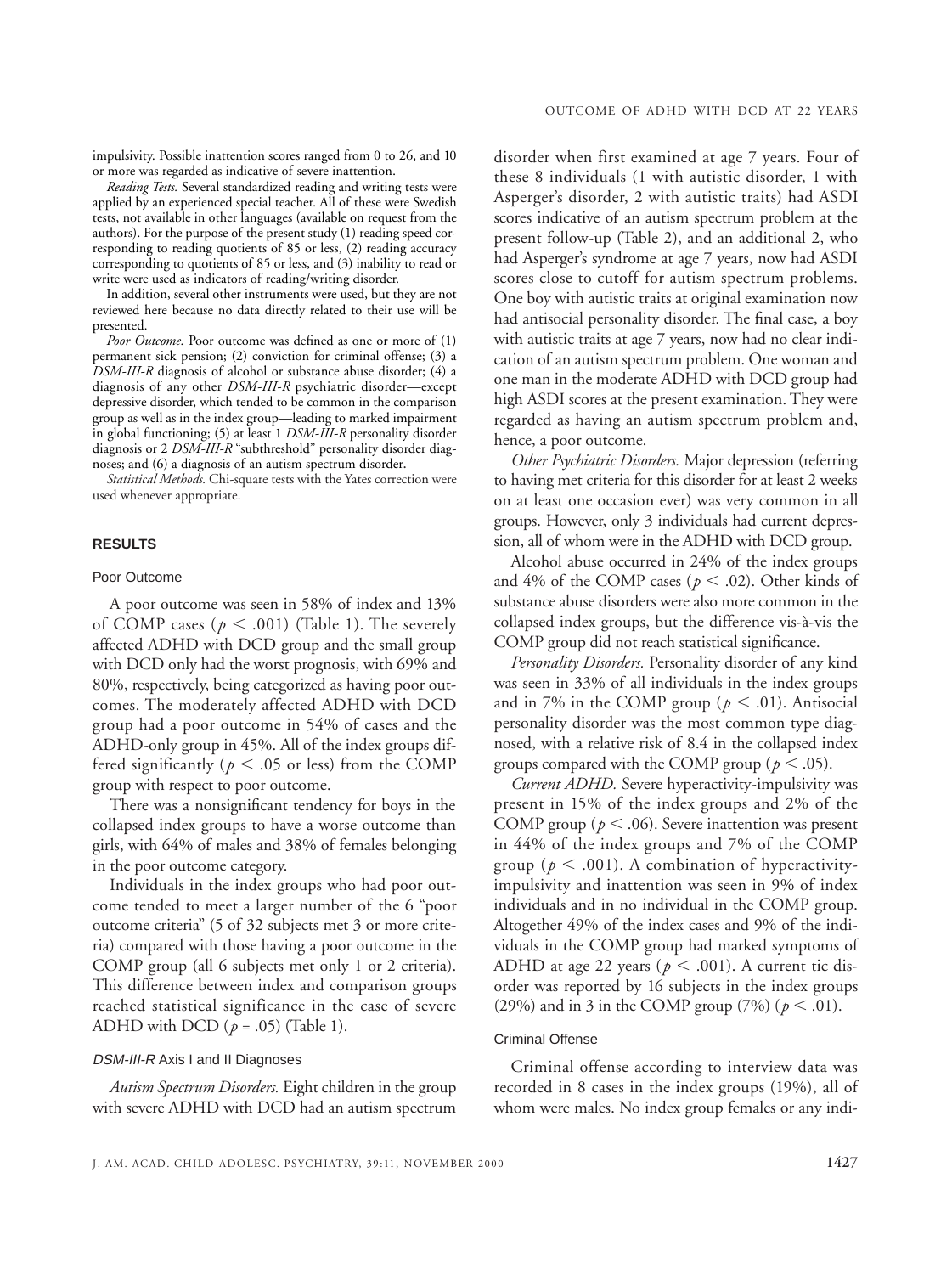|                              | ADHD+DCD   | ADHD Only      | DCD Only       | Index Collapsed | <b>COMP</b>             |
|------------------------------|------------|----------------|----------------|-----------------|-------------------------|
| Diagnosis at 22 Years        | $(n = 39)$ | $(n = 11)$     | $(n = 5)$      | $(n = 55)$      | $(n = 46)$              |
| DSM-III-R Axis I diagnosis   |            |                |                |                 |                         |
| <b>ADHD</b>                  | 19         | 5              | 3              | 27 <sup>d</sup> | 4                       |
| Inattention                  | 18         | 3              | 3              | 24 <sup>d</sup> | 3                       |
| Hyperactivity/impulsivity    | 6          | 2              | 0              | 8               | 1                       |
| Combined                     | 5          | 0              | 0              | 5               | 0                       |
| Autism spectrum              | 6          | 0              | 0              | 6 <sup>a</sup>  | 0                       |
| Tic disorder                 | 13         |                | 2              | 16 <sup>c</sup> | 3                       |
| Depression ever              | 8          | 2              |                | 11              | 8                       |
| Depression current           | 3          | 0              | 0              | 3               | $\overline{0}$          |
| Hypomania                    | 1          | 0              | 0              |                 | 0                       |
| Dysthymia                    | 0          | 0              | 0              | 0               |                         |
| Schizophrenia                |            | 0              | 0              |                 | 0                       |
| Panic disorder               | 0          | 0              | 0              | 0               | $\overline{c}$          |
| <b>OCD</b>                   | 0          | 0              | 0              | 0               | 0                       |
| Agoraphobia                  |            | 0              | $_{0}$         |                 | 0                       |
| General anxiety              | 0          | 0              | 0              | 0               |                         |
| Somatoform                   | 0          | 0              | 0              | 0               | 0                       |
| Alcohol abuse                | 6          | 4              | 3              | 13 <sup>b</sup> | $\overline{\mathbf{c}}$ |
| Psychoactive substance abuse | 1          | 1              | $\overline{2}$ | 4               | 1                       |
| DSM-III-R Axis II diagnosis  |            |                |                |                 |                         |
| Antisocial                   |            | 2              | 1              | 10 <sup>a</sup> |                         |
| OCPD                         |            | 0              | 0              | 1               |                         |
| Phobic                       |            | $\theta$       |                | 2               | 1                       |
| Dependent                    | 0          | 0              | 0              | $\mathbf{0}$    | 0                       |
| Passive-aggressive           | 2          | 0              | $\mathbf{0}$   | $\overline{2}$  | 0                       |
| Paranoid                     | 1          | 0              | $_{0}$         | 1               | 0                       |
| Schizotypic                  | 0          | 0              | $\theta$       | $\Omega$        | 0                       |
| Schizoid                     |            | 0              | $_{0}$         |                 | 0                       |
| Histrionic                   | 0          | 0              | $_{0}$         | 0               |                         |
| Narcissistic                 | 0          | 0              | 0              | 0               | $\overline{2}$          |
| Borderline                   |            | 0              |                |                 | 0                       |
| Personality disorder NOS     | 3          | 0              |                |                 | 0                       |
| Any personality disorder     | 14         | $\overline{2}$ | $\overline{2}$ | 18 <sup>c</sup> | 3                       |

**TABLE 2** *DSM-III-R* Axis I and Axis II Diagnoses According to Original Diagnostic Group Status: Number of Subjects

*Note:* ADHD = attention-deficit/hyperactivity disorder; DCD = developmental coordination disorder; COMP = comparison group; OCD = obsessive-compulsive disorder; OCPD = obsessive-compulsive personality disorder; NOS = not

 $a^a p < .05$ ;  $b^b p < .02$ ;  $c^c p < .01$ ;  $d^d p < .001$  index groups versus COMP group.

vidual in the COMP group had been charged for a criminal offense.

#### Sick Pension

Eleven percent of those in the index groups and 0% in the COMP group ( $p < .05$ ) had been given a full sick pension for reasons associated with neuropsychiatric problems.

# **Schooling**

A full 80% of the index and 26% of the COMP groups ( $p < .001$ ) had had fewer than 12 years in school. Five of them, all in the severe ADHD with DCD group (38%), had attended mental retardation classrooms for more than 1 year, even though they had not received a formal diagnosis of mental retardation. Only one individual in the index groups (2%) had attended a university. This contrasts with the outcome in the COMP group, in which 14 individuals (30%) were at a university at the time of the follow-up ( $p < .001$ ).

## Reading/Writing Disorder

Three individuals in the ADHD with DCD group could not read or write at all at age 22 years. This did not apply in any of the other diagnostic or COMP groups.

Fifty-eight percent of the ADHD with DCD group and 15% of the COMP group had a reading/writing disorder at age 22 years as defined in the present study ( $p <$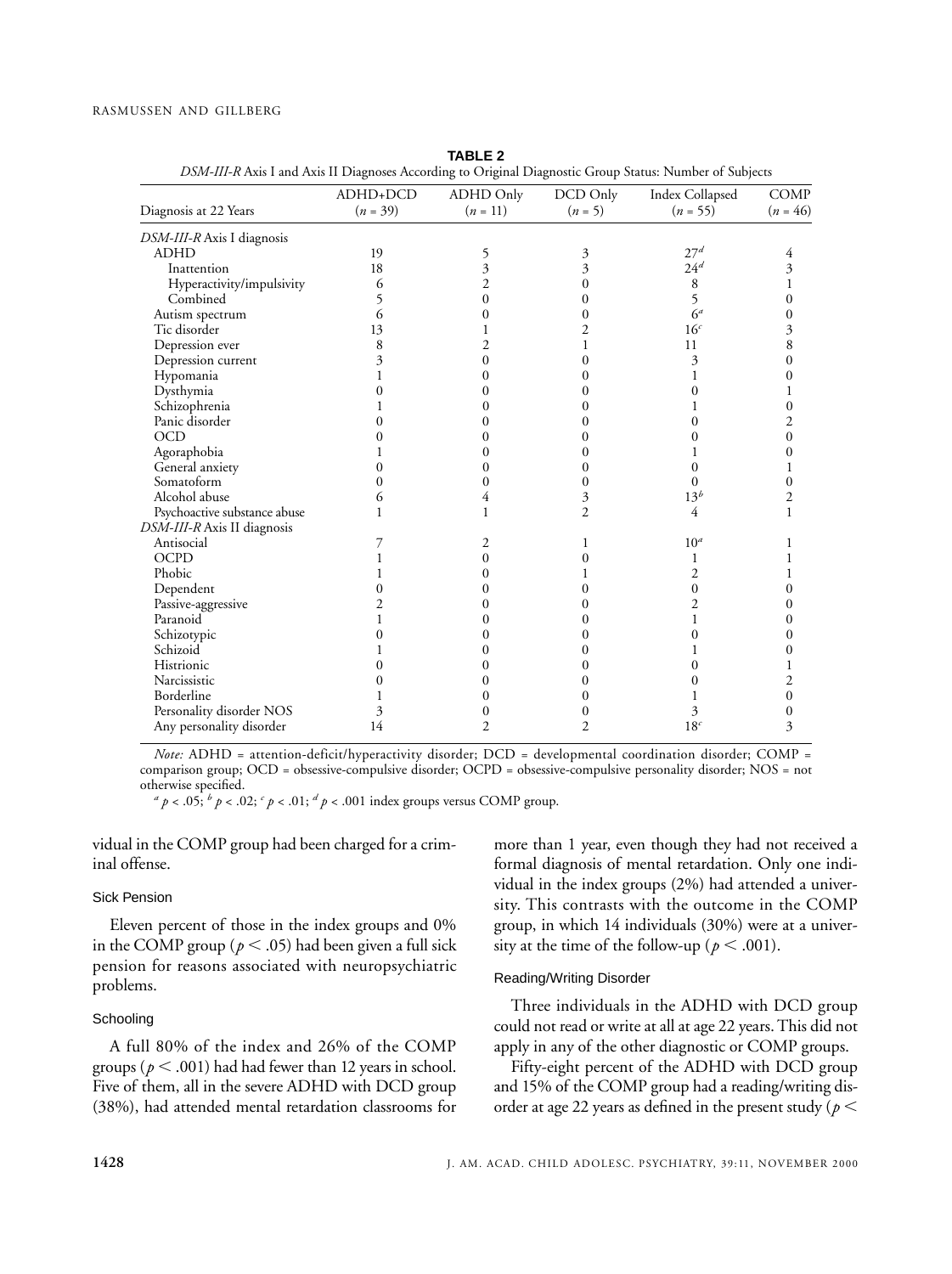.001). Reading speed was markedly reduced in 55% of the ADHD with DCD and 11% of the COMP group  $(p < .001)$ . In the severe ADHD with DCD group reduced reading speed was found in 77%, whereas in the moderate ADHD with DCD group the corresponding rate was 44%. Reading accuracy was markedly reduced in 39% of the ADHD with DCD group, with no differences across severe and moderate cases. The corresponding rate in the COMP group was  $15\%$  ( $p < .01$ ).

The DCD-only group showed reading/writing problems at a rate consistent with that of the ADHD with DCD group, whereas those with ADHD only had rates of such problems slightly above that in the COMP group.

# **DISCUSSION**

The early adult psychosocial outcome of so many of the individuals with ADHD and DCD in this study was worse than expected. The validity of the results is underscored by the fact that study groups were recruited from the general population, not treatment clinics, and that the research clinicians performing the follow-up (and the individuals examined) were blind to the original diagnostic status. None of those involved in the study had been treated with stimulants at any time. Thus, it appears that ADHD with DCD is a significant clinical problem.

Almost 60% of the individuals in the ADHD with DCD groups had a poor outcome (compared with 13% among those without ADHD with DCD), meaning that they were living off a pension; had drug or alcohol abuse, major personality disorder, chronic severe psychiatric disorder, or autism spectrum disorder; or had been convicted of a crime. Moreover, index group individuals often had 2 or more of the problems regarded as indicating a poor outcome whereas the few comparison cases with poor outcome only had 1 or 2 of those problems. It is important to note that persisting symptoms of ADHD/ DCD per se, reading/writing disorder, or inadequate schooling was not regarded as a sign of poor outcome.

The results are very similar to those of the follow-up study at age 16 years (Hellgren et al., 1994). It can be argued that the poor outcome is a reflection not so much of the ADHD and/or DCD in itself but rather of various psychiatric conditions appearing very early in life in affected children. Fifty-one percent of the individuals in the collapsed index group of the present study had a diagnosis of at least one psychiatric condition already at age 7 years. Recent Swedish community-based studies of children with ADHD and associated conditions confirm

this high prevalence of psychiatric comorbidity early in life as well as the partial overlap between ADHD and other neuropsychiatric disorders like Tourette's disorder and autism spectrum disorders (Kadesjö and Gillberg, 1998, 1999).

The rate of antisocial personality disorder was very high in the index groups, 18% versus 2% in the comparison group. This is in agreement with the long-term follow-up study of Mannuzza et al. (1998), who also found high rates of nonalcohol substance abuse, similar to the level ascertained in our study. However, in our index groups an even more striking finding was the high rate of alcohol abuse, 24% compared with 4% in comparison cases.

A considerable proportion of the subjects in the group with severe ADHD with DCD had marked problems within the autism spectrum. This was clearly shown in the follow-up of the present series at age 16 years (Hellgren et al., 1994). Some kind of autism spectrum problem had been identified already at age 7 years, although not fully meeting criteria for a diagnosis of autistic syndrome (Gillberg, 1983). The overlap between the diagnostic domains of ADHD with DCD on the one hand and autism spectrum disorders on the other hand obviously needs to be addressed in future studies of ADHD.

It is interesting that persistent inattention was present in almost half the index groups, while persistence of hyperactive-impulsive symptoms, often regarded as the hallmark of the syndrome, was much less frequent. Hart et al. (1995), who followed a large cohort of clinicreferred boys with ADHD over a 4-year period, showed that problems of inattention declined much less than symptoms of hyperactivity-impulsivity. In addition, these findings seem to be commensurate with the results of a series of follow-up studies by Achenbach et al. (MacDonald and Achenbach, 1999).

Reading disorders were extremely common in the ADHD with DCD groups. They probably contributed to the low level of schooling and university education seen in the index groups. Further follow-up in this respect is warranted before more definite conclusions can be drawn. It is possible that some of the young people with a low level of education in the current study may pursue higher education later.

The high rate of reading and academic problems could be taken as a sign of there being a high rate of children with developmental disorders in the index groups, with DCD being a possible marker for a whole range of developmental disorders. It is of particular interest that the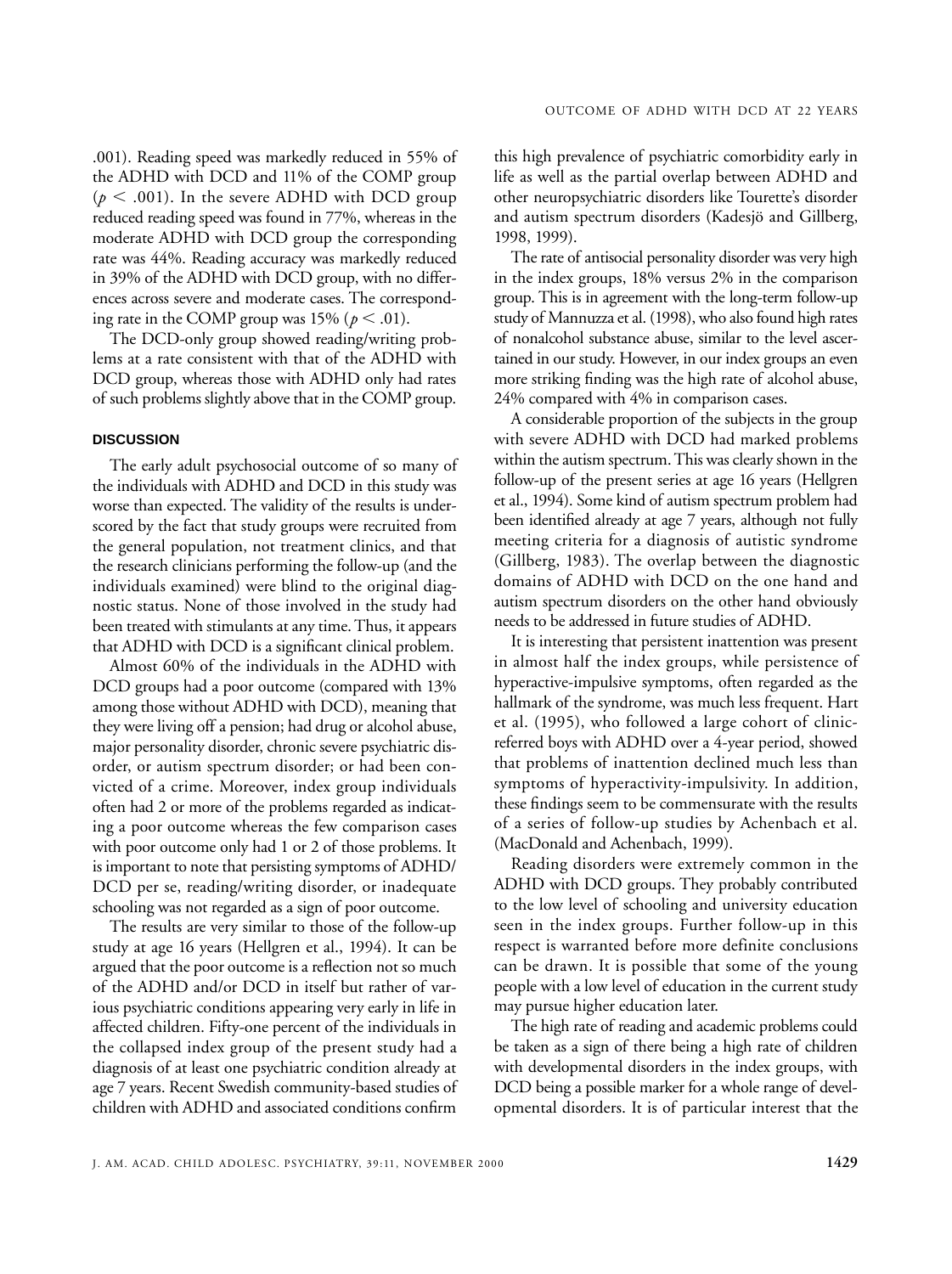measures we included as indicating poor outcome were not related to reading or other academic functions.

#### Limitations

The samples were small, meaning that firm conclusions with respect to subgroups cannot be drawn. There was a tendency for the females in the collapsed index groups to be underrepresented among those who had a poor outcome, and the same tendency can be seen in each of the index groups separately. However, the number of females in the index groups was too small for conclusions to be drawn.

The ADHD with DCD group tended to have worse outcome than the ADHD-only group. The difference appeared not to be accounted for by the mere addition of one problem to another (DCD added to ADHD), but rather by ADHD plus DCD—referred to in Scandinavia as DAMP—being a particularly ominous combination, or by DCD being perhaps, in itself, a strong marker for poor outcome. The latter interpretation was supported by the very poor outcome in the DCD-only group and the somewhat better prognosis in the ADHD-only group. However, any conclusions in this respect need to be tempered by the fact that the study groups were small. In another recent population-based study of neuropsychiatric and neurodevelopmental disorders in a young schoolage population in Sweden, the frequent co-occurrence of ADHD and DCD was underscored as was the importance of DCD as a negative prognostic factor in children with ADHD (Kadesjö and Gillberg, 1998, 1999).

## Clinical Implications

ADHD and DCD, particularly in combination, appears to carry a poor psychosocial prognosis. Effective treatments are available (e.g., Gillberg et al., 1997; Jensen et al., 1999). The young adults taking part in this study had not received systematic therapies according to current clinical praxis, and no one had been treated with stimulants. The high prevalence of these disorders (Kadesjö and Gillberg, 1998) and the poor outcome found in this study—and in many clinic-based studies**—**indicate that we may be dealing with a very important predictor of poor psychosocial functioning and psychiatric morbidity in early adulthood.

#### **REFERENCES**

- American Psychiatric Association (1994), *Diagnostic and Statistical Manual of Mental Disorders, 4th edition (DSM-IV).* Washington, DC: American Psychiatric Association
- Ayres AJ (1972), *Southern California Sensory Integration Tests.* Los Angeles: Western Psychological Services
- Ehlers S, Gillberg C (1993), The epidemiology of Asperger syndrome: a total population study. *J Child Psychol Psychiatry* 34:1327–1350
- Fischer M, Barkley RA, Edelbrock CS, Smallish L (1990), The adolescent outcome of hyperactive children diagnosed by research criteria, II: academic, attentional and neuropsychologic status. *J Consult Clin Psychol* 58:580–588
- Gillberg C (1983), Perceptual, motor and attentional deficits in Swedish primary school children: some child psychiatric aspects. *J Child Psychol Psychiatry* 24:377–403
- Gillberg C (1991), Clinical and neurobiological aspects of Asperger syndrome in six family studies. In: *Autism and Asperger Syndrome,* Frith U, ed. Cambridge, England: Cambridge University Press, pp 122–146
- Gillberg C, Hellgren L (1996), Outcome of attention disorders. In: *Hyperactivity Disorders,* Sandberg S, ed. Cambridge, England: Cambridge University Press, pp 473–499
- Gillberg C, Melander H, Knorring AL et al. (1997), Long-term stimulant treatment of children with attention-deficit hyperactivity disorder symptoms: a randomized, double-blind, placebo-controlled trial. *Arch Gen Psychiatry* 54:857–864
- Gillberg C, Rasmussen P, Carlström G, Svenson B, Waldenström E (1982), Perceptual, motor and attentional deficits in six-year-old children: epidemiological aspects. *J Child Psychol Psychiatry* 23:131–144
- Gillberg C, Wentz E, Råstam M, Gillberg IC (in press), The Asperger Syndrome Diagnostic Interview: preliminary studies of reliability and validity. *Autism*
- Gillberg IC (1985), Children with minor neurodevelopmental disorders, III: neurological and neurodevelopmental problems at age 10. *Dev Med Child Neurol* 27:3–16
- Gillberg IC, Gillberg C (1983), Three-year follow-up at age 10 of children with minor neurodevelopmental disorders, I: behavioural problems. *Dev Med Child Neurol* 25:438–449
- Gillberg IC, Gillberg C (1988), Generalized hyperkinesis: follow-up study from age 7 to 13 years. *J Am Acad Child Adolesc Psychiatry* 27:55–59
- Gillberg IC, Gillberg C (1989), Children with preschool minor neurodevelopmental disorders, IV: behaviour and school achievement at age 13. *Dev Med Child Neurol* 31:3–13
- Gillberg IC, Gillberg C, Groth J (1989), Children with pre-school minor neurological disorders, V: developmental profile at age 13. *Dev Med Child Neurol* 31:14–24
- Gillberg IC, Gillberg C, Rasmussen P (1983), Three-year follow-up at age 10 of children with minor neurodevelopmental disorders, II: school achievement problems. *Dev Med Child Neurol* 25:566–573
- Gittelman R, Mannuzza S, Shenker B, Bonagura N (1985), Hyperactive boys almost grown up, I: psychiatric status. *Arch Gen Psychiatry* 42:937–947
- Hart E, Lahey B, Loeber R, Applegate B (1995), Developmental change in attention-deficit hyperactivity disorder in boys: a four-year longitudinal study. *J Abnorm Child Psychol* 23:729–749
- Hechtman L, Weiss G (1986), Controlled prospective fifteen years follow-up of hyperactives as young adults: non-medical drug and alcohol use and antisocial behavior. *Can J Psychiatry* 31:557–567
- Hellgren L, Gillberg C, Gillberg IC, Enerskog I (1993), Children with deficits in attention, motor control and perception (DAMP) almost grown up: general health at 16 years. *Dev Med Child Neurol* 35:881–892
- Hellgren L, Gillberg IC, Bågenholm A, Gillberg C (1994), Children with deficits in attention, motor control and perception (DAMP) almost grown up: psychiatric and personality disorders at age 16 years. *J Child Psychol Psychiatry* 35:1255–1271
- Howell DC, Huessy HR, Hassuk B (1985), Fifteen year follow-up of a behavioral history of attention deficit disorder. *Pediatrics* 76:185–190
- Jensen P, Arnold B, Richters J, Severe J, Vereen D, Vitiello B (1999), A 14 month randomized clinical trial of treatment strategies for attentiondeficit/hyperactivity disorder. *Arch Gen Psychiatry* 56:1073–1086
- Kadesjö B, Gillberg C (1998), Attention deficits and clumsiness in Swedish 7-year-old children. *Dev Med Child Neurol* 40:796–804
- Kadesjö B, Gillberg C (1999), Developmental coordination disorder in Swedish 7-year-old children. *J Am Acad Child Adolesc Psychiatry* 38:820–828

American Psychiatric Association (1987), *Diagnostic and Statistical Manual of Mental Disorders, 3rd edition-revised (DSM-III-R).* Washington, DC: American Psychiatric Association